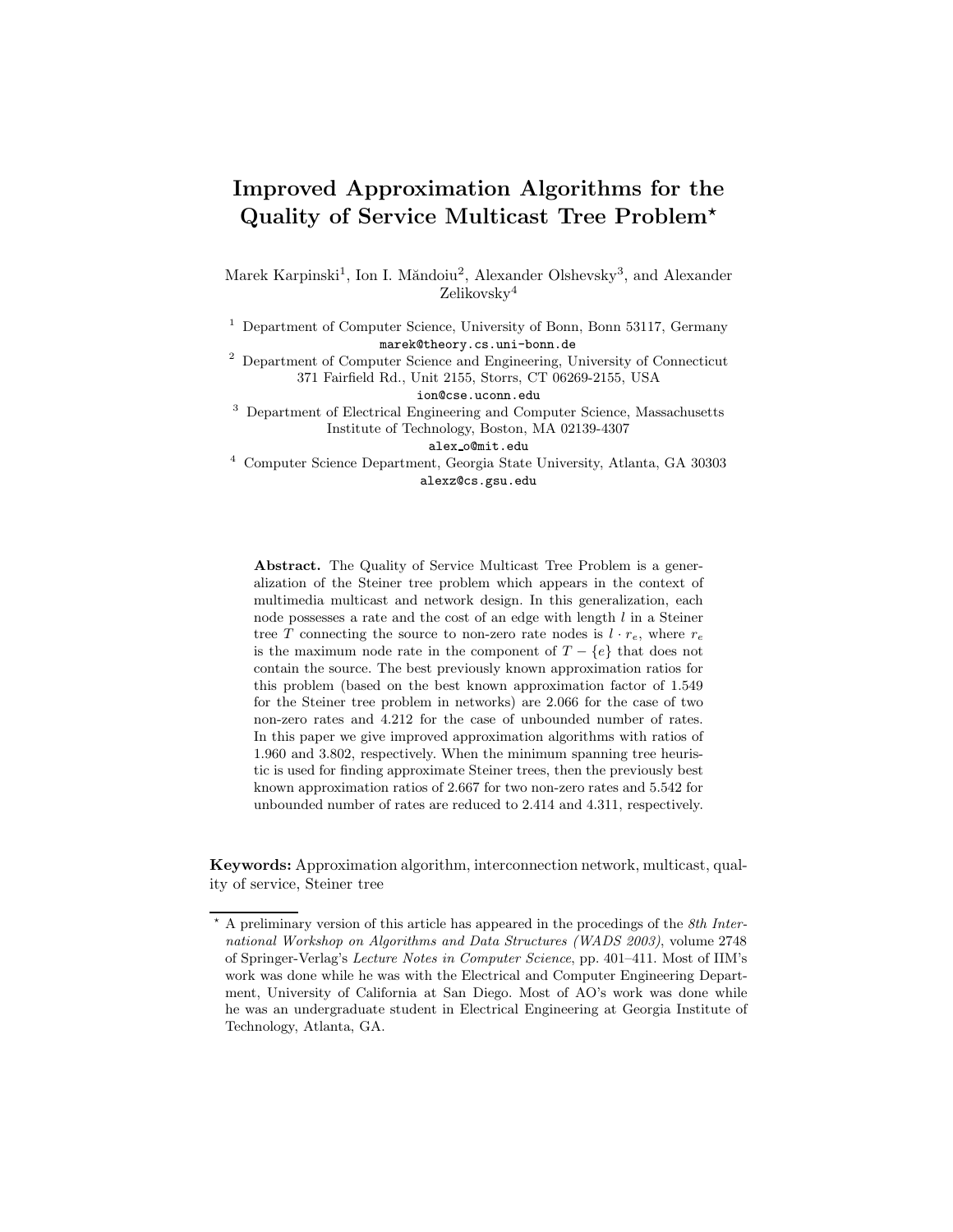#### 1 Introduction

The Quality of Service Multicast Tree (QoSMT) problem appears in two different contexts: multimedia distribution for users with different bitrate requests [8] and the general design of interconnection networks with different grade of service requests [7]. The problem was formulated as a natural generalization of the Steiner tree problem under the names "Multi-Tier Steiner Tree Problem" [9] and "Grade of Service Steiner Tree Problem" [14]. More recently, the problem has been considered by [5,8] in the context of multimedia distribution. This problem generalizes the Steiner tree problem in that each node possesses a rate and the cost of a link is not constant but depends both on the cost per unit of transmission bandwidth and the maximum rate routed through the link.

Formally, the QoSMT problem can be stated as follows (see [5]). Let  $G =$  $(V, E, l, r)$  be a graph with two functions,  $l : E \to R^+$  representing the length of each edge, and  $r: V \to R^+$  representing the rate of each node. Let  $\{r_0 =$  $[0, r_1, r_2, \ldots r_N]$  be the range of r and  $S_i$  be the set of all nodes with rate  $r_i$ . The QoSMT problem asks for a minimum cost subtree  $T$  of  $G$  spanning a given source node s and nodes in  $\bigcup_{i\geq 1} S_i$ , all of which are referred to as terminals. The cost of an edge e in T is  $\overline{\text{cost}}(e) = l(e)r_e$ , where  $r_e$ , called the *rate of edge* e, is the maximum rate in the component of  $T - \{e\}$  that does not contain the source. Note that the nodes in  $S_0$ , i.e., zero rate nodes, are not required to be connected to the source s, but may serve as Steiner points for the output tree T.

The QoSMT problem is equivalent to the Grade of Service Steiner Tree Problem (GOSST) [14], which has a slightly different formulation. In GOSST there is no source node and edge rates  $r_e$  should be assigned such that the minimum edge rate on the tree path from a terminal with rate  $r_i$  to a terminal with rate  $r_j$  is at least  $min(r_i, r_j)$ . It is not difficult to see that these two formulations are equivalent. Indeed, an instance of QoSMT can be transformed into an instance of GOSST by assigning the highest rate to the source. The cost of an edge will remain the same, since each edge  $e$  in a tree  $T$  will be on the path from the source to the node of the highest rate in the component of  $T - \{e\}$  that does not contain the source. Conversely, an instance of GOSST can be transformed into a QoSMT by giving source status to any node with the highest rate.

The QoSMT/GOSST problem was studied before in several contexts. Current et al. [7] gave an integer programming formulation for the problem and proposed a heuristic algorithm for its solution. Colbourn and Xue [6] presented an  $O(r^3n)$ time algorithm for solving the problem on a series-parallel graph, where  $n$  is the number of nodes and  $r$  is the number of grades of service (distinct rates). Some results for the case of few rates were obtained by Balakrishnan et al. in [1] and [2]. Specifically, [2] (see also [14]) suggested an algorithm for the case of two non-zero rates with approximation ratio of  $\frac{4}{3}\alpha < 2.066$ , where  $\alpha < 1.550$  is the best approximation ratio of an algorithm for the Steiner tree problem. Recently, Charikar et al. [5] gave the first constant-factor approximation algorithm for an unbounded number of rates. They achieved an approximation ratio of  $e\alpha$ 4.212.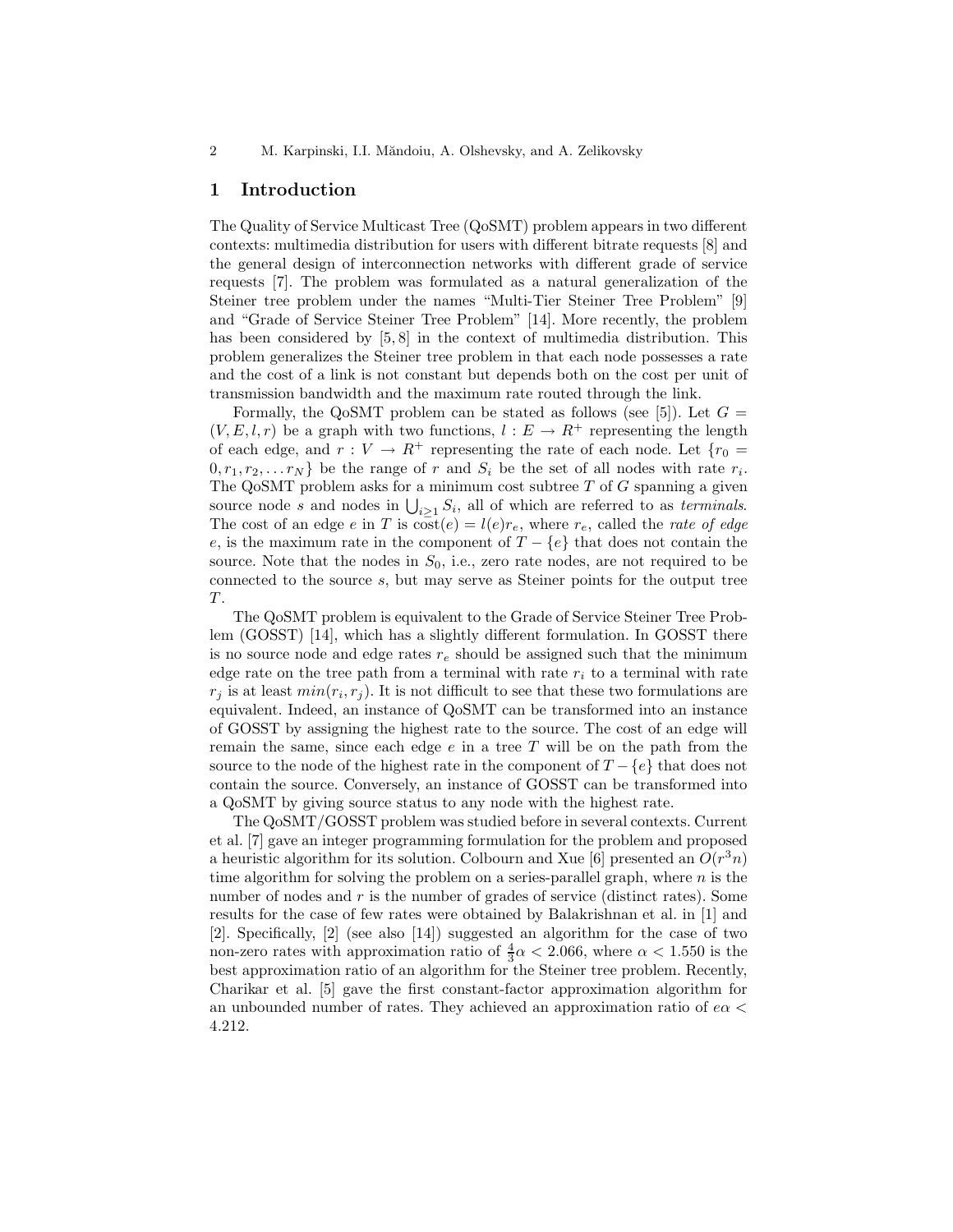| Steiner Tree Algorithm                                |                                            | LCA $[12]$ LCA $+RNS[11]$ BR $[15,3]$ |         | <b>MST</b> [13]                          |
|-------------------------------------------------------|--------------------------------------------|---------------------------------------|---------|------------------------------------------|
| Runtime                                               | polynomial                                 | polynomial                            |         | $ O(n^3) $ [16] $ O(n \log n + m) $ [10] |
| Best previous                                         | $\frac{4 \text{ l} + \ln 3}{4} + \epsilon$ | $\frac{20}{8} + \epsilon$             |         |                                          |
| approximation ratio $[2, 14]$ $\leq 2.066 + \epsilon$ |                                            | $< 2.223 + \epsilon$                  | < 2.445 | < 2.667                                  |
| Improved ratio                                        |                                            | $1.960 + \epsilon$                    | 2.237   | 2.414                                    |

Table 1. QoSMT problem with 2 rates. Runtime and approximation ratios of previously known algorithms and of the algorithms given in this paper. In the runtime,  $n$ and m denote the number of nodes and edges in the original graph  $G = (V, E)$ , respectively. Approximation ratios associated with polynomial-time approximation schemes are accompanied by a  $+\epsilon$  to indicate that they approach the quoted value from above and do not reach this value in polynomial time.

| Steiner Tree Algorithm                       | $LCA$ [12] | RNS[11]                 | $BR [15,3]$ MST [13] |        |
|----------------------------------------------|------------|-------------------------|----------------------|--------|
| Best previous                                | $1+ln 3$   | $e\frac{3}{2}+\epsilon$ |                      | 2e     |
| approximation ratio [11] $ 3212 + \epsilon $ |            | $<$ 4.531 + $\epsilon$  | < 4.984              | < 5.44 |
| Improved ratio                               |            | $3.802 + \epsilon$      | 4.059                | 4.311  |

Table 2. QoSMT problem with an arbitrary number of rates. Approximation ratios of previously known algorithms and of the algorithms given in this paper.

In this paper we give algorithms with improved approximation factors. Our algorithms have an approximation ratio of 1.960 when there are two non-zero rates and an approximation ratio of 3.802 when there is an unbounded number of rates. The improvement comes from the reuse of higher rate edges in establishing connectivity for lower rate nodes. We give the first analysis of the gain resulting from such reuse, critically relying on approximation algorithms for computing k-restricted Steiner trees. To improve solution quality, we use different Steiner tree algorithms at different stages of the computation. In particular, we use both the Steiner tree algorithm in [12] which has the currently best approximation ratio and the algorithm in [11] which has the best approximation ratio among Steiner tree algorithms producing 3-restricted trees.

Tables 1 and 2 summarize the results of this paper. They present previously known approximation ratios using various Steiner tree approximation algorithms. Note that along with the best approximation ratios resulting from the use of the loss-contracting algorithm in [12], we also give approximation ratios resulting from the use of the algorithm in [11] and the more practical algorithms in [3, 13, 15].

The rest of the paper is organized as follows. In the next section, we tighten the analysis given in [4] for the k-restricted Steiner ratio. In Section 3, we introduce the so called  $\beta$ -convex Steiner tree approximation algorithms and tighten their performance bounds. We give the improved approximation algorithms for QoSMT problem with two, respectively unbounded number of non-zero rates in Sections 4 and 5. Finally, we conclude in Section 6.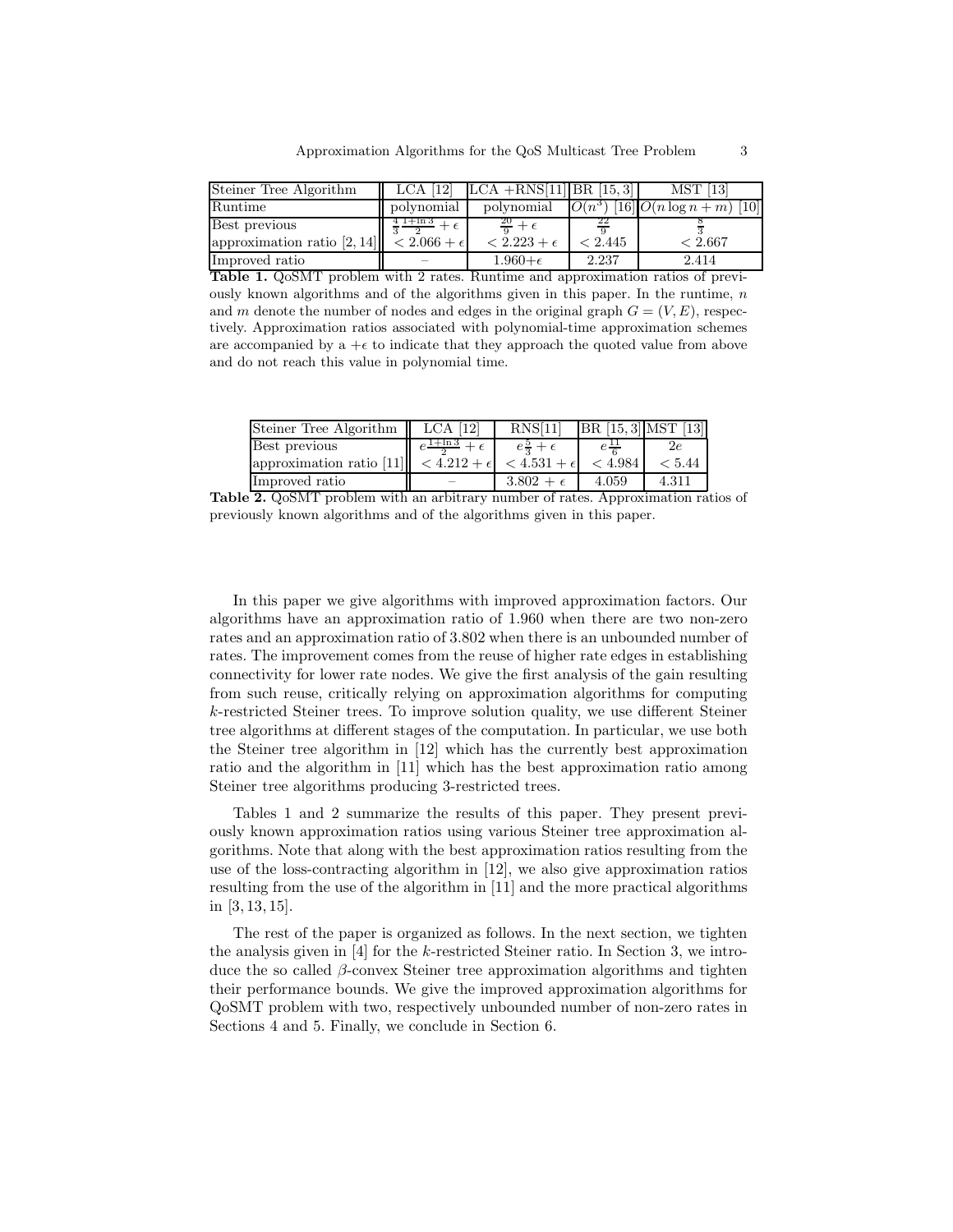

Fig. 1. Optimal Steiner tree T represented as a complete binary tree. Extreme terminals  $u$  and  $v$  form a diametrical pair of terminals, extreme edges (the path between u and v) are shown thicker. Each  $L_i$  represents the total length of a collection of paths (e.g., dashed paths) connecting internal nodes of T to non-extreme terminals via non-extreme edges.

## 2 A Tighter Analysis of the k-restricted Steiner Ratio

In this section, we tighten the analysis given in [4] for the k-restricted Steiner ratio. The tightened results will be used later to prove the approximation ratio of our algorithms. The exposition begins with a claim from [4] which encapsulates several of the proofs provided in that paper. This claim is then used in a manner slightly different from [4] to arrive at a stronger result.

We begin by introducing some definitions. A Steiner tree is called *full* if every terminal is a leaf. A Steiner tree can be decomposed into components which are full by breaking the tree up at the non-leaf terminals. A Steiner tree is called  $k$ -restricted if every full component has at most k terminals. Let us denote the length of the optimum k-restricted Steiner tree as  $opt_k$  and the length of the optimum unrestricted Steiner tree as opt. By duplicating nodes and introducing zero length edges, it can be assumed that a Steiner tree  $T$  is a complete binary tree (see Figure 1). Furthermore, we may assume that the leftmost and rightmost terminals form a diametrical pair of terminals, i.e., the distance between the leftmost and the rightmost terminals is the largest distance between any two vertices in the graph. The leftmost and rightmost terminals will be called extreme terminals, and the edges on the path between them will be called extreme edges.

Let the k-restricted Steiner ratio  $\rho_k$  be  $\rho_k = \sup \frac{\partial p_t}{\partial p_t}$ , where the supremum is taken over all instances of the Steiner tree problem. It has been shown in [4] that  $\rho_k = \frac{(r+1)2^r + s}{r2^r + s}$  $\frac{+1}{r^{2^r+s}}$ , where r and s are obtained from the decomposition  $k = 2^r + s$ ,  $0 \le s < 2^r$ .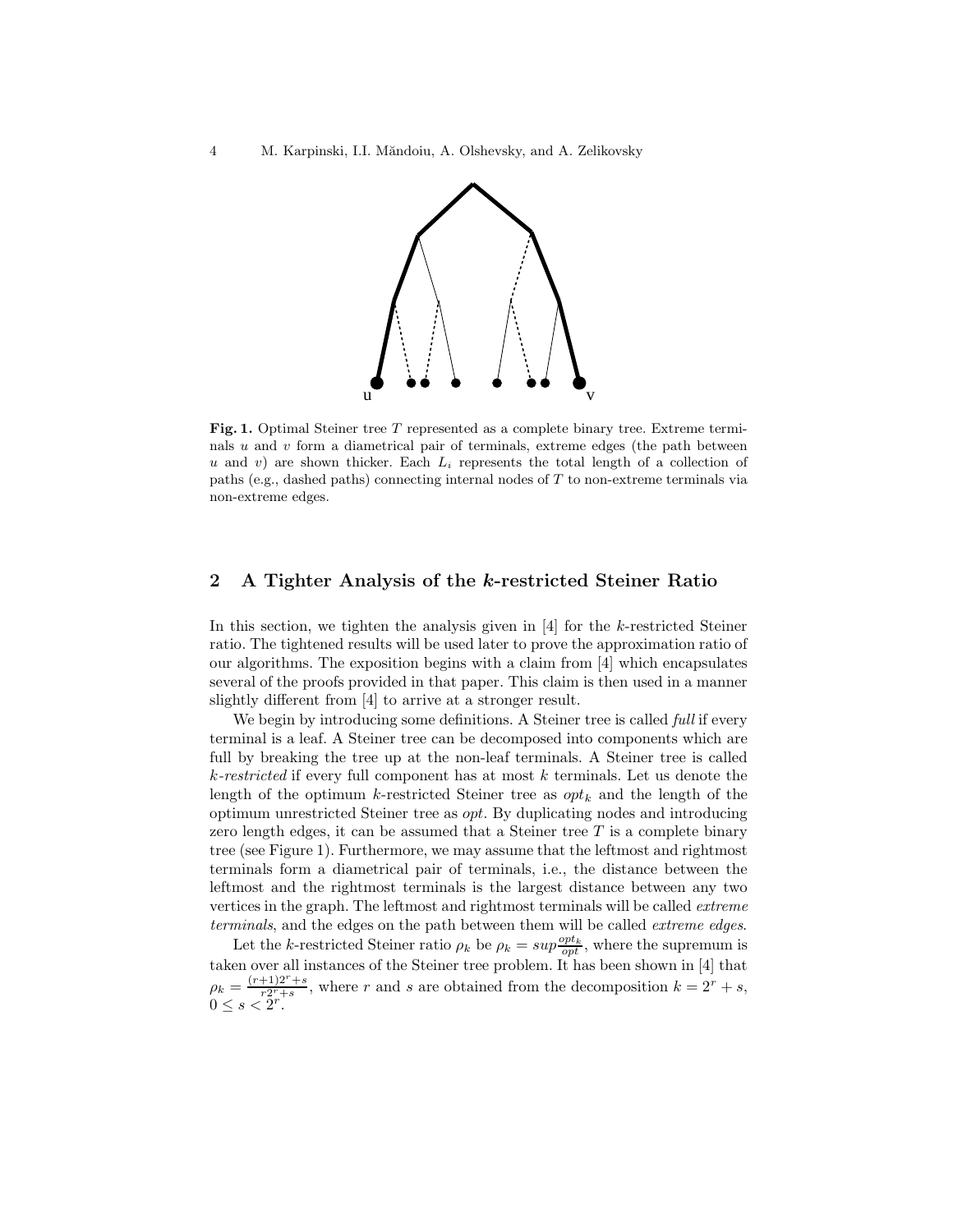**Lemma 1.** [4] Given a Steiner tree T, there exist k-restricted Steiner trees  $T_i$ ,  $i = 1, 2, \ldots, r2^r + s$  such that  $l(T_i) = l(T) + L_i$ , where each  $L_i$  represents the total length of a collection of paths connecting internal nodes of T to non-extreme terminals via non-extreme edges in such a way that each non-extreme edge of T is counted at most  $2^r$  times in the sum  $L_1 + L_2 + \cdots + L_{r2r+s}$ .

The claim in  $[4]$  is stated for an optimum Steiner tree T, but optimality is not needed in the proof.

We now use Lemma 1 to obtain a tighter bound on the length of the optimal k-restricted Steiner tree.

**Theorem 1.** For every full Steiner tree T,  $opt_k \leq p_k(l-D)+D$ , where  $l = l(T)$ is the length of T and  $D = D(T)$  is the length of the longest path in T.

*Proof.* Lemma 1 implies that  $L_1 + L_2 + \cdots + L_{r2^r+s} \leq 2^r(l-D)$ . From this it follows that there exists  $L_m$  such that  $L_m \leq \frac{2^r}{r2^{r}}$ .  $\frac{2^{r}}{r2^{r}+s}(l-D)$ . Since  $l(T_m) = l + L_m$ , it follows that  $l(T_m) \leq l + \frac{2^r}{r2^r}$ .  $\frac{2^r}{r2^r+s}(l-D)$ . Therefore,

$$
opt_k \le l(T_m)
$$
  
\n
$$
\le l + \frac{2^r}{r2^r + s}(l - D)
$$
  
\n
$$
= \left(1 + \frac{2^r}{r2^r + s}\right)(l - D) + D
$$
  
\n
$$
= \rho_k(l - D) + D
$$

We now strengthen this theorem to the case of partitioned trees.

Corollary 1. For every Steiner tree T partitioned into edge-disjoint full com $ponents T^i,$ 

$$
opt_k \leq \sum_i (\rho_k(l(T^i) - D(T^i)) + D(T^i))
$$

*Proof.* Let  $opt_k^i$  be the length of the optimal k-restricted tree for the full component  $T^i$ . Then,

$$
opt_k \leq \sum_i opt_k^i \leq \sum_i (\rho_k(l(T^i) - D(T^i)) + D(T^i))
$$

## 3 β-Convex Steiner Tree Approximation Algorithms

In this section we introduce  $\beta$ -convex  $\alpha$ -approximation Steiner tree algorithms and show tighter upper bounds on their output when applied to the QoSMT problem.

**Definition 1.** A Steiner tree heuristic A is called a  $\beta$ -convex  $\alpha$ -approximation Steiner tree algorithm *if there exist an integer m and non-negative real numbers*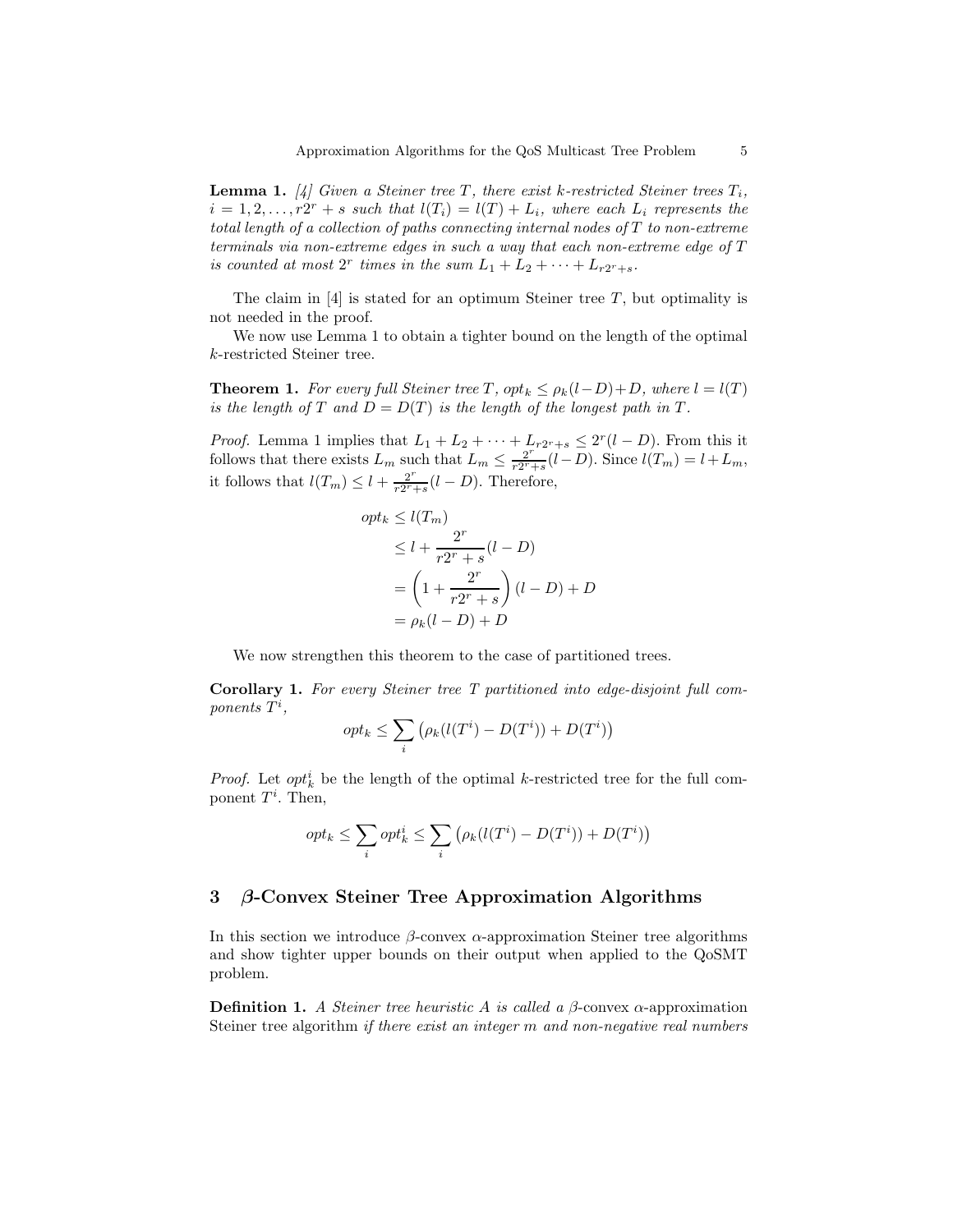$\lambda_i, i = 2, \ldots, m, \text{ with } \beta = \sum_{i=2}^m \lambda_i \text{ and } \alpha = \sum_{i=2}^m \lambda_i \rho_i \text{ such that the length of } \beta$ the tree computed by  $A$ ,  $l(A)$ , is upper bounded by

$$
l(A) \le \sum_{i=2}^{m} \lambda_i opt_i,
$$

where  $opt_i$  is the length of the optimal *i*-restricted Steiner tree.

The MST-algorithm [13] is 1-convex 2-approximation since its output is the optimal 2-restricted Steiner tree of length  $opt_2$ . Every k-restricted approximation algorithm from [3] is 1-convex – the sum of coefficients in the approximation ratio always equals to 1, e.g., for  $k = 3$ , it is 1-convex 11/6-approximation algorithm since the output tree is bounded by  $\frac{1}{2}opt_2 + \frac{1}{2}opt_3$ . The output tree for PTAS [11] converges to the optimal 3-restricted Steiner tree and has length  $(1+\epsilon)opt_3$ , therefore, it is  $(1 + \epsilon)$ -convex  $\frac{5}{3}(1 + \epsilon)$ -approximation algorithm. The currently best approximation ratio of  $1 + \frac{\sqrt{3}}{2}$  is achieved by heuristic from [12] which is not known to be β-convex for any value of β.

Given a  $\beta$ -convex  $\alpha$ -approximation algorithm A, it follows from Theorem 1 that

$$
l(A) \le \sum_{i} \lambda_i opt_i \le \sum_{i} \lambda_i \rho_i (opt - D) + \beta D = \alpha (opt - D) + \beta D \tag{1}
$$

Let  $OPT$  be the optimum cost QoSMT tree T, and let  $t_i$  be the length of rate  $r_i$  edges in T. Then,

$$
cost(OPT) = \sum_{i=1}^{N} r_i t_i
$$

Let  $OPT_k$  be the subtree of the optimal QoS Multicast tree OPT induced by edges of rate  $r_i$ ,  $i \geq k$ . The tree  $OPT_k$  spans the source s and all nodes of rate  $r_k$  and, therefore, an optimal Steiner tree connecting s and rate- $r_k$  nodes cannot be longer than

$$
l(OPT_k) = \sum_{i=k}^{N} t_i
$$

The main idea of the proposed algorithms for the QoSMT problem is to reuse connections for the higher rate nodes when connecting lower rate nodes. When connecting nodes of rate  $r_k$ , we collapse nodes of rate strictly higher than  $r_k$  into the source s thus allowing to reuse higher rate connections for free. Let  $T_k$  be an approximate Steiner tree connecting the source s and all nodes of rate  $r_k$  after collapsing all nodes of rate strictly higher than  $r_k$  into the source s and treating all nodes of rate lower than  $r_k$  as Steiner points. If we apply an  $\alpha$ -approximation Steiner tree algorithm for finding  $T_k$ , then the resulted length can be bounded as follows

$$
l(T_k) \leq \alpha l(OPT_k) = \alpha t_k + \alpha t_{k+1} + \ldots + \alpha t_N
$$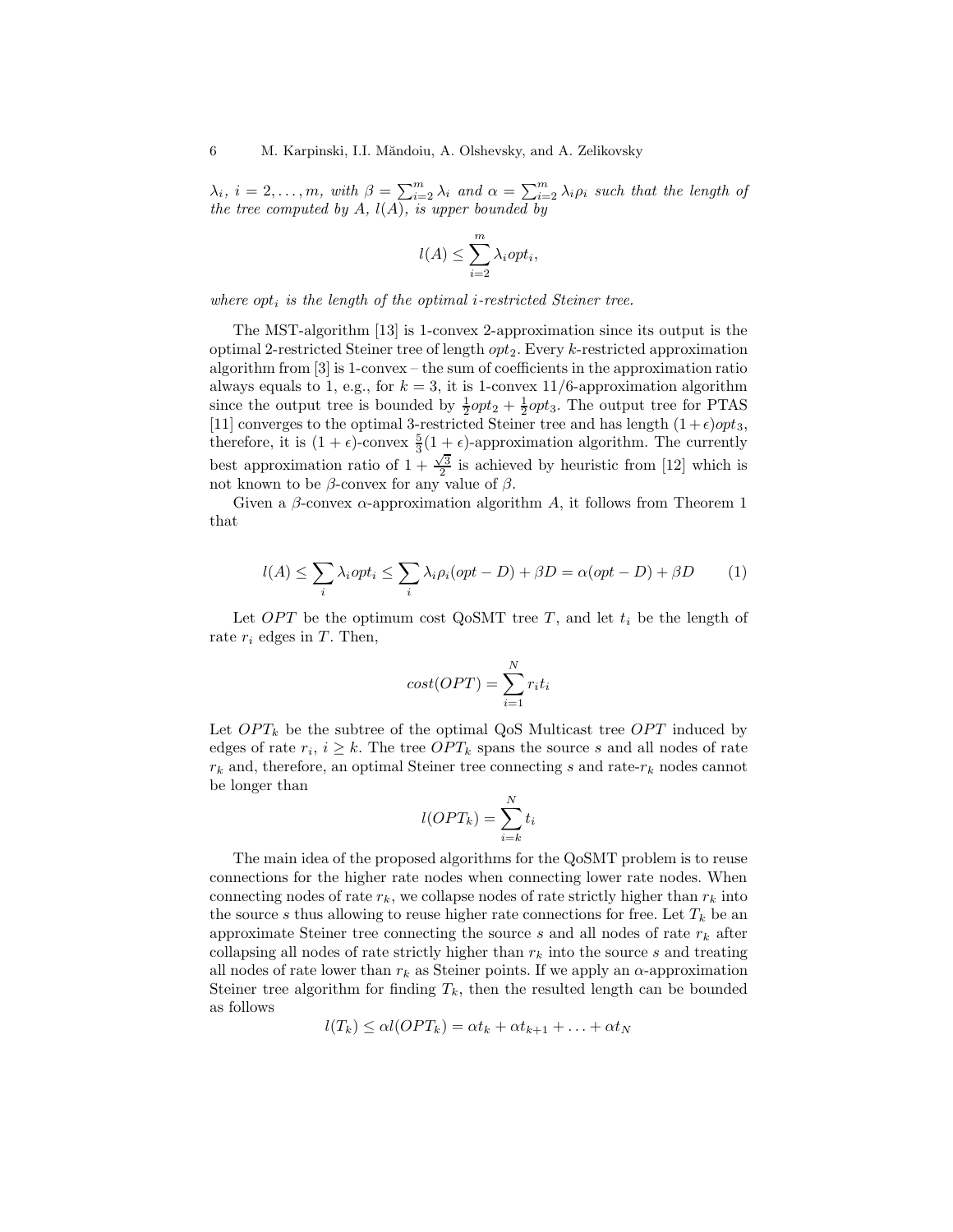

Fig. 2. (a) The subtree  $OPT_k$  of the optimal QoS Multicast tree OPT induced by edges of rate  $r_i$ ,  $i \geq k$ . Edges of rate greater than  $r_k$  (shown as solid lines) form a Steiner tree for  $s \cup S_{k+1} \cup \ldots S_N$  (filled circles); attached triangles represent edges of rate  $r_k$ . (b) Partition of  $OPT_k$  into edge-disjoint connected components  $OPT_k^i$  each containing a single terminal of rate  $r_i$ ,  $i > k$ . (c) A connected component  $OPT_k^i$  which consists of a path  $D_k^i$  containing all edges of rate  $r_i$ ,  $i > k$ , and attached Steiner trees containing edges of rate  $r_k$ .

The following lemma shows that if the tree  $T_k$  is obtained using  $\beta$ -convex  $\alpha$ approximation Steiner tree algorithm, then we can obtain a tighter upper bound on the length of  $T_k$ .

**Lemma 2.** Given an instance of the QoSMT problem, the cost of the tree  $T_k$ computed by a  $\beta$ -convex  $\alpha$ -approximation Steiner tree algorithm is at most

$$
cost(T_k) \leq \alpha r_k t_k + \beta (r_k t_{k+1} + r_k t_{k+2} + \dots + r_k t_N)
$$

*Proof.* Let  $OPT_k$  be the subtree of the optimal QoS Multicast tree OPT induced by edges of rate  $r_i$ ,  $i \geq k$ . By duplicating nodes and introducing zero length edges, it can be assumed that  $OPT_{k+1}$  is a complete binary tree with the set of leaves consisting of the source s and all nodes of rate at least  $r_{k+1}$ . The edges of rate  $r_k$  form subtrees attached to the tree  $OPT_{k+1}$  connecting rate  $r_k$  nodes to  $OPT_{k+1}$  (see Figure 2(a)).

Note that edges of any binary tree  $T$  can be partitioned into the edge-disjoint paths connecting internal nodes with leaves as follows. Each internal node  $v$ (including the degree-2 root) is split into two nodes  $v_1$  and  $v_2$  such that  $v_1$ becomes a leaf incident to one of the downstream edges and  $v_2$  becomes a degree-2 node (or a leaf if  $v$  is the root) incident to an edge connecting  $v$  to its parent (if v is not the root) and another downstream edge. Since each node is incident to a downstream edge, each resulted connected component will be a path containing exactly one leaf of T connected to an internal node of T.

We break the binary tree  $OPT_{k+1}$  into edge-disjoint paths described above (see Figure 2(b)) and then consider each such path along with all nodes of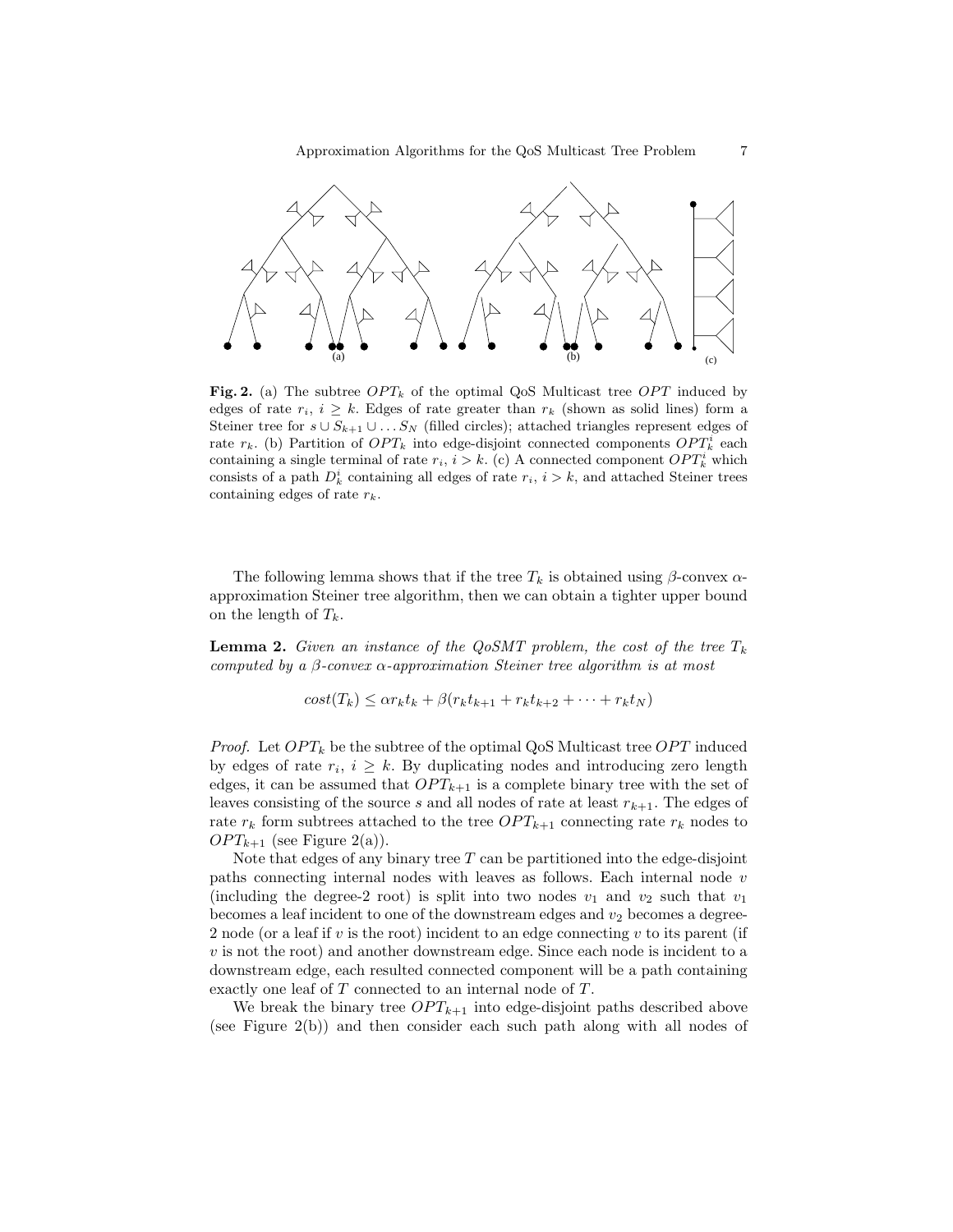**Input:** Graph  $G = (V, E, l)$  with two nonzero rates  $r_1 < r_2$ , source s, terminal sets  $S_1$ of rate  $r_1$  and  $S_2$  of rate  $r_2$ , Steiner tree  $\alpha_1$ -approximation algorithm  $A_1$  and a β-convex  $α_2$ -approximation algorithm  $A_2$ Output: Low cost QoSMT spanning all terminals

- 1. Compute an approximate Steiner tree ST1 for  $s \bigcup S_1 \bigcup S_2$  using algorithm  $A_1$
- 2. Compute an approximate Steiner tree  $T_2$  for  $s \bigcup S_2$  (treating all other points as Steiner points) using algorithm  $A_1$ . Next, contract  $T_2$  into the source s and compute the approximate Steiner tree  $T_1$  for s and remaining rate  $r_1$  points using algorithm  $A_2$ . Let ST2 be  $T_1 \bigcup T_2$
- 3. Output the minimum cost tree among ST1 and ST2

Fig. 3. QoSMT approximation algorithm for two non-zero rates

rate  $r_k$  that are attached to it. This results in a decomposition of  $OPT_k$  into edge-disjoint connected components  $OPT_k^i$ , where each component consists of a path  $D_k^i = OPT_k^i \cap OPT_{k+1}$  and attached Steiner trees with edges of rate  $r_k$ (see Figure 2(c)). Furthermore, note that the total length of the paths  $D_k^i$  is  $l(OPT_{k+1}) = t_{k+1} + t_{k+2} + \cdots + t_N.$ 

Now we decompose the tree  $T_k$  along these full components  $OPT_k^i$  and, by Corollary 1, we get:

$$
l(T_k) \leq \sum_i \left[ \alpha (l(OPT_k^i) - D_k^i) + \beta D_k^i \right]
$$
  
=  $\alpha t_k + \beta (t_{k+1} + t_{k+2} + \dots + t_N)$ 

The lemma follows by multiplying the last inequality by  $r_k$ .

# 4 QoSMT Approximation Algorithm for Two Non-Zero Rates

In this section we give a generic approximation algorithm for the QoSMT problem with two non-zero rates (see Figure 3) and analyze its approximation ratio.

Recall that an edge  $e$  has rate  $r_i$  if the largest node rate in the component of  $T - \{e\}$  that does not contain the source is  $r_i$ . Let the optimal Steiner tree in G have cost  $opt = r_1t_1 + r_2t_2$ , with  $t_1$  being the total length of the edges of rate  $r_1$  and  $t_2$  being the total length of the edges of rate  $r_2$ . The algorithm in Figure 3 uses as subroutines two Steiner tree algorithms: an algorithm  $A_1$  with an approximation ratio of  $\alpha_1$ , and a  $\beta$ -convex algorithm  $A_2$  with an approximation ratio of  $\alpha_2$ . It outputs the minimum cost Steiner tree between the tree ST1 obtained by running  $A_1$  with a set of terminals containing the source and the nodes with both high and low non-zero rate, and the tree ST2 obtained by running  $A_1$  with a set of terminals containing the source and all high rate nodes,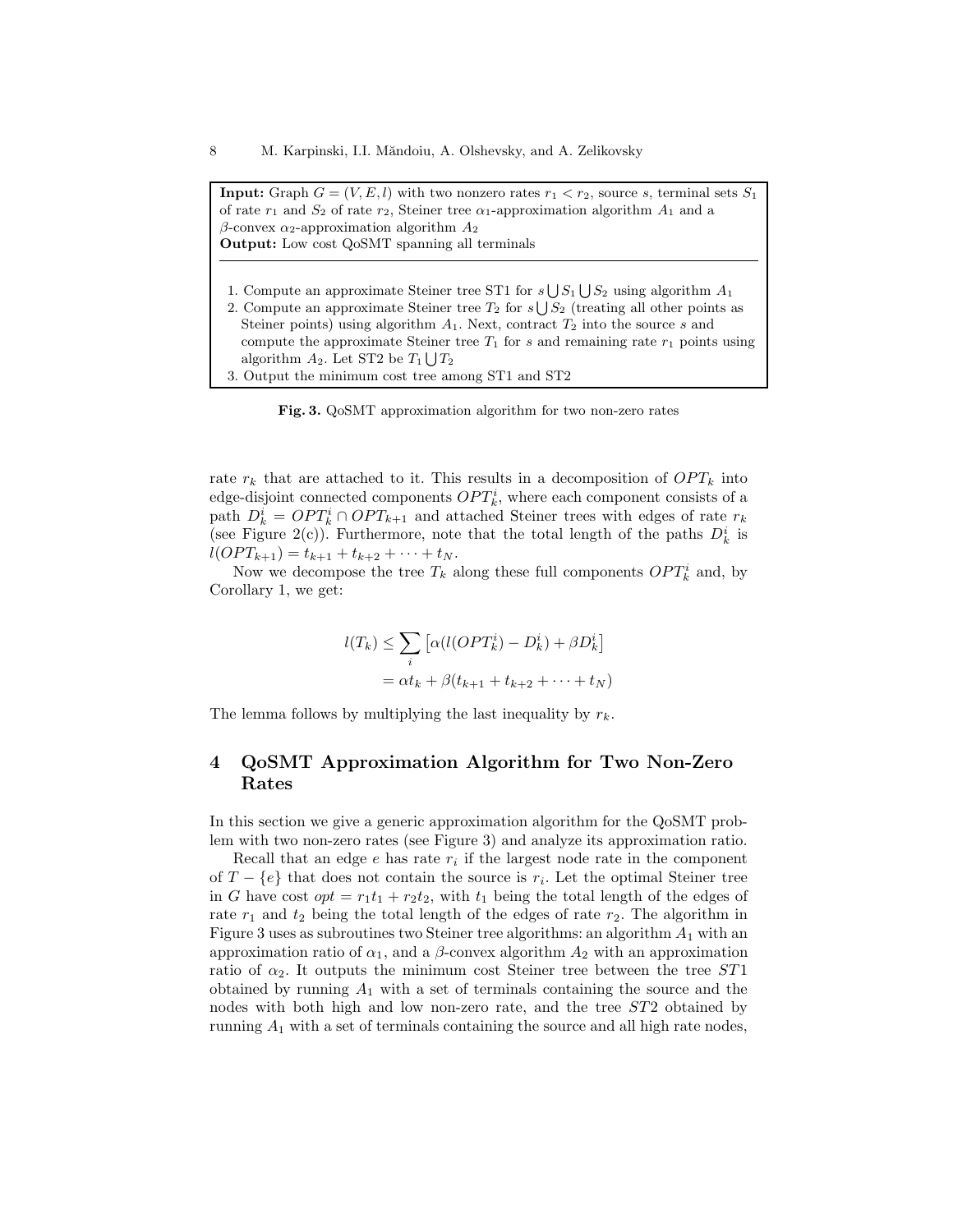contracting the resulting tree into the source, and running  $A_2$  with a set of terminals containing the contracted source and the low rate nodes.

Theorem 2. The algorithm in Figure 3 has an approximation ratio of

$$
\max \left\{\alpha_2, \max_r \alpha_1 \frac{\alpha_1 - \alpha_2 r + \beta r}{\alpha_1 - \alpha_2 r + \beta r^2} opt\right\}
$$

*Proof.* We can bound the cost of ST1 by  $cost(ST1) \leq \alpha_1 r_2(t_1 + t_2)$ . To obtain a bound on the cost of ST2 note that  $cost(T_2) \leq \alpha_1 r_2 t_2$ , and that, by Lemma 2,  $cost(T_1) \leq \alpha_2 r_1 t_1 + \beta r_1 t_2$ .

Thus, the following two bounds for the costs of  $ST1$  and  $ST2$  follow:

$$
cost(ST1) \leq \alpha_1 r_2 t_1 + \alpha_1 r_2 t_2
$$

$$
cost(ST2) \leq \alpha_1 r_2 t_2 + \alpha_2 r_1 t_1 + \beta r_1 t_2
$$

We distinguish the following two cases: **Case 1:** Let  $\beta r_1 \leq (\alpha_2 - \alpha_1) r_2$ . Then

$$
cost(ST2) \leq \alpha_1 r_2 t_2 + \alpha_2 r_1 t_1 + \beta r_1 t_2
$$
  
\n
$$
\leq \alpha_1 r_2 t_2 + \alpha_2 r_1 t_1 + (\alpha_2 - \alpha_1) r_2 t_2
$$
  
\n
$$
\leq \alpha_2 (r_2 t_2 + r_1 t_1)
$$
  
\n
$$
= \alpha_2 opt
$$

**Case 2:** Let  $\beta r_1 > (\alpha_2 - \alpha_1) r_2$ . Then the following two values are positive

$$
x_1 = \frac{r_1}{\alpha_1 r_2} (\beta r_1 - (\alpha_2 - \alpha_1) r_2)
$$
  

$$
x_2 = r_2 - r_1
$$

We will bound the following linear combination

$$
x_1 cost(ST1) + x_2 cost(ST2) = \frac{r_1(\beta r_1 - (\alpha_2 - \alpha_1)r_2)}{\alpha_1 r_2} cost(ST1) + (r_2 - r_1) cost(ST2)
$$
  
\n
$$
\le r_1(\beta r_1 - (\alpha_2 - \alpha_1)r_2)(t_1 + t_2)
$$
  
\n
$$
+ (r_2 - r_1)(\alpha_1 r_2 t_2 + \alpha_2 r_1 t_1 + \beta r_1 t_2)
$$
  
\n
$$
= ((\beta - \alpha_2)r_1^2 + r_1 r_2 \alpha_1)t_1 + ((\beta - \alpha_2)r_1 r_2 + r_2^2 \alpha_1)t_2
$$
  
\n
$$
= ((\beta - \alpha_2)r_1 + r_2 \alpha_1)(r_1 t_1 + r_2 t_2)
$$
  
\n
$$
\le (\beta r_1 + \alpha_1 r_2 - \alpha_2 r_1) opt
$$
 (2)

Let *Approx* be the cost of the tree produced by our approximation algorithm. The inequality (2) implies that

$$
Approx = \min\{cost(ST1), cost(ST2)\}\
$$

$$
= \frac{x_1 \min\{cost(ST1), cost(ST2)\} + x_2 \min\{cost(ST1), cost(ST2)\}}{x_1 + x_2}
$$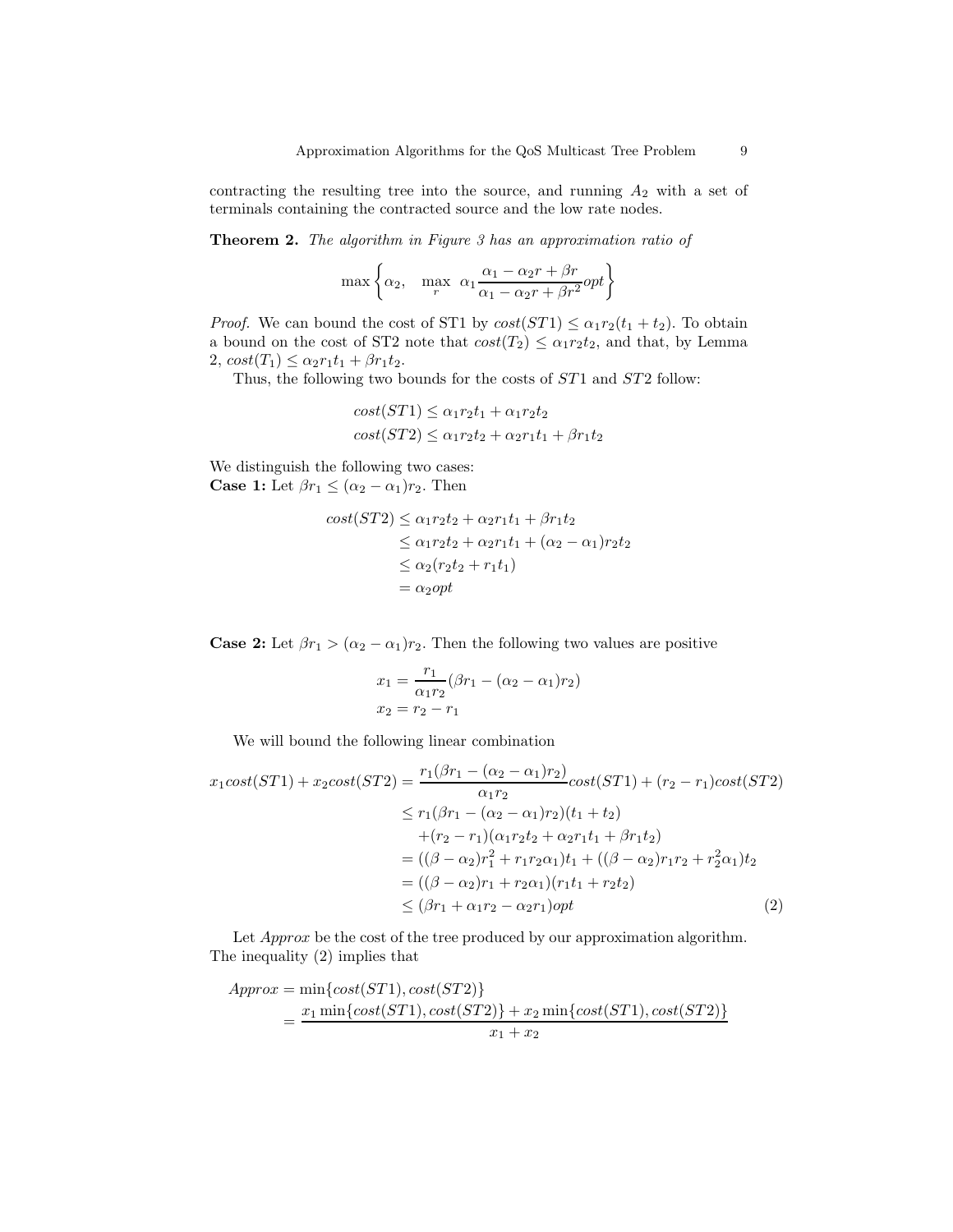10 M. Karpinski, I.I. Măndoiu, A. Olshevsky, and A. Zelikovsky

$$
\leq \frac{x_1 \cos t (ST1) + x_2 \cos t (ST2)}{x_1 + x_2}
$$
\n
$$
\leq \frac{\beta r_1 + \alpha_1 r_2 - \alpha_2 r_1}{\frac{r_1}{\alpha_1 r_2} (\beta r_1 - (\alpha_2 - \alpha_1) r_2) + r_2 - r_1} \text{opt}
$$
\n
$$
\leq \alpha_1 \frac{\beta r_1 r_2 + \alpha_1 r_2^2 - \alpha_2 r_1 r_2}{\beta r_1^2 - (\alpha_2 - \alpha_1) r_2 r_1 + \alpha_1 r_2^2 - \alpha_1 r_1 r_2} \text{opt}
$$
\n
$$
\leq \alpha_1 \frac{\alpha_1 - \alpha_2 r + \beta r}{\alpha_1 - \alpha_2 r + \beta r^2} \text{opt}
$$

where  $r = \frac{r_1}{r_2}$ .

Summarizing the two cases we obtain that  $Approx$  is at most the maximum of two values –  $\alpha_2 opt$  and  $\alpha_1 \frac{\alpha_1 - \alpha_2 r + \beta r}{\alpha_1 - \alpha_2 r + \beta r^2} opt$  – which proves the theorem.

We can use Theorem 2 to obtain numerical bounds on the approximation ratios of our solution. Using that  $\alpha_1 = 1 + \ln 3/2 + \epsilon$  for the algorithm from [12],  $\alpha_2 = 5/3 + \epsilon$  for the algorithm from [11],  $\alpha_1 = \alpha_2 = 11/6$  for the algorithm from [3], and  $\alpha_1 = \alpha_2 = 2$  for the MST heuristic, and  $\beta \rightarrow 1$  for all of the above algorithms (except for the algorithm from [12]), we maximize the expression in Theorem 2 to obtain the following theorem.

**Theorem 3.** If the algorithm from [12] is used as  $A_1$  and the algorithm from [11] is used as  $A_2$ , then the approximation ratio of the QoSMT algorithm in Figure 3 is 1.960 +  $\epsilon$ . If the algorithm from [11] is used in place of both  $A_1$  and  $A_2$ , then the approximation ratio is  $2.059 + \epsilon$ . If the algorithm from [3] is used in place of both  $A_1$  and  $A_2$ , then the ratio is 2.237. If the MST heuristic is used in place of both  $A_1$  and  $A_2$ , then the ratio is 2.414.

# 5 Approximation Algorithm for the QoSMT with Unbounded Number of Rates

In this section, we propose an algorithm for the case of a graph with arbitrarily many non-zero rates  $r_1 < r_2 < \cdots < r_N$ . Our algorithm (see Figure 4) is a modification of the algorithm in [5]. As in [5], node rates are rounded up to the closest power of some number  $a$  starting with  $a^y$ , where  $y$  is picked uniformly at random between 0 and 1. In other words, we round up node rates to numbers in the set  $\{a^y, a^{y+1}, a^{y+2}, \ldots\}$ . The only difference is that we *contract* each approximate Steiner tree,  $T_k$ , constructed over nodes of rounded rate  $a^{y+k}$ , instead of simply taking their union as in [5]. This allows contracted edges to be reused at zero cost by Steiner trees connecting lower rate nodes. The following analysis of this improvement shows that it decreases the approximation ratio from 4.211 to 3.802.

Let  $T_{opt}$  be the optimal QoS Multicast tree, and let  $t_i$  be the total length of the edges of  $T_{opt}$  with rates rounded to  $a^{y+i}$ . First, we prove the following technical lemma: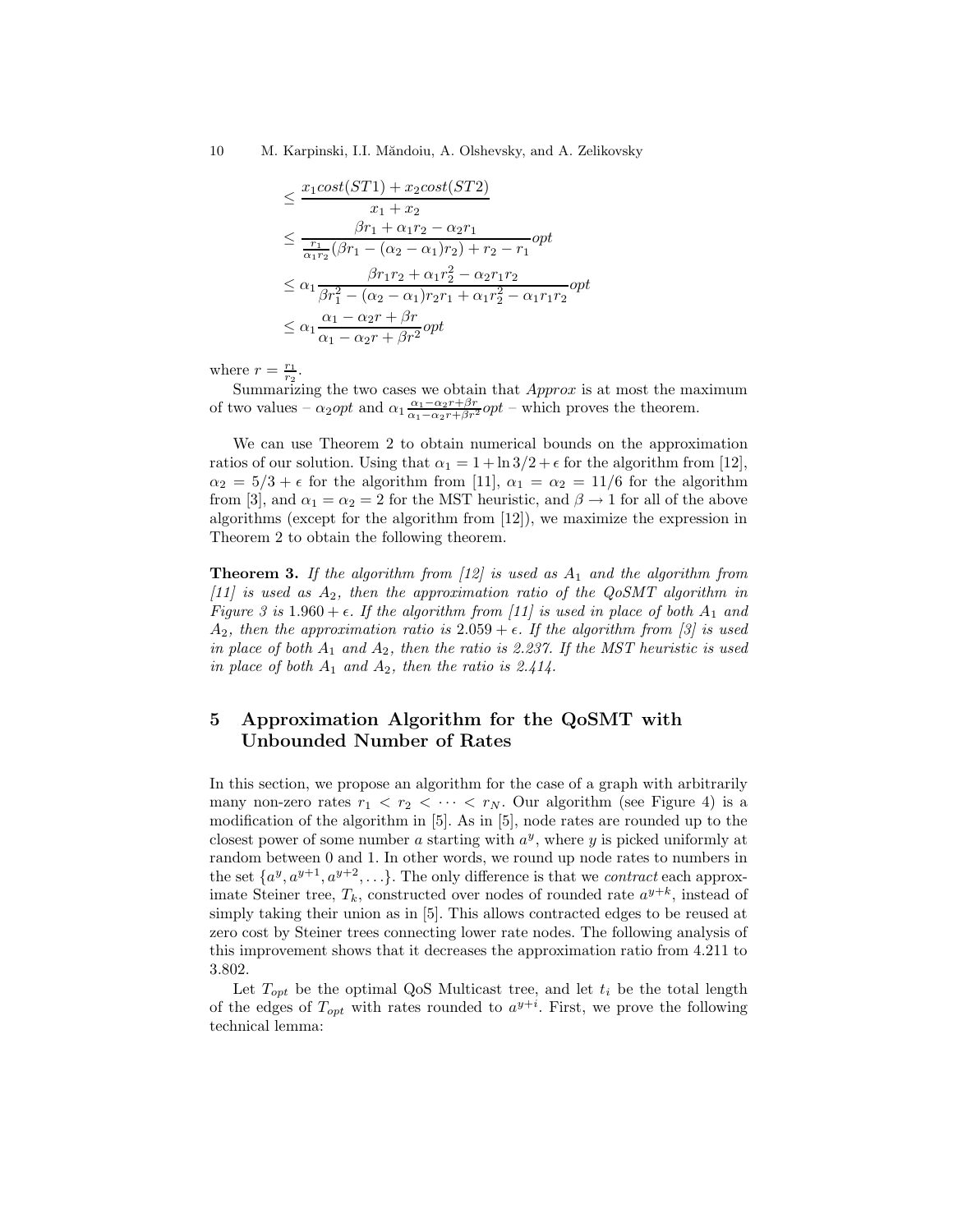**Input:** Graph  $G = (V, E, l)$ , source s, sets  $S_i$  of terminals with rate  $r_i$ , positive number  $a$ , and  $α$ -approximation  $β$ -convex Steiner tree algorithm Output: Low cost QoSMT spanning all terminals

1. Pick y uniformly at random between 0 and 1. Round up each rate to the closest power of some number a starting with  $a^y$ , i.e., round up to numbers in the set  ${a^y, a^{y+1}, a^{y+2}, \ldots}$ . Form new terminal sets  $S'_i$  which are unions of terminal sets with rates rounded to the same number  $r_i'$ 2.  $T \leftarrow \emptyset$ 3. For each non-zero rounded rate  $r_i'$ , in decreasing order, do: Find an  $\alpha$ -approximate Steiner tree  $T_i$  spanning  $s \bigcup S_i'$  $T \leftarrow T \cup T_i$ Contract  $T_i$  into source  $s$ 4. Output T

Fig. 4. Approximation algorithm for multirate QoSMT

**Lemma 3.** Let S be the cost of  $T_{opt}$  after rounding node rates as in Figure 4, *i.e.*,  $S = \sum_{i=0}^{n} t_i a^{y+i}$ . Then,

$$
S \le \frac{a-1}{\ln(a)} cost(T_{opt})
$$

Proof. Our proof follows the proof of Lemma 4 in [5]. First, note that an edge e used at rate r in  $T_{opt}$  will be used at the rate  $a^{y+m}$ , where m is the smallest integer *i* such that  $a^{y+i}$  is no less than *r*. Indeed, *e* is used at rate *r* in  $T_{opt}$  if and only if the maximum rate of a node connecting to the source via  $e$  is  $r$ , and every such node will be rounded to  $a^{y+m}$ . Next, let  $r = a^{x+m}$ . If  $x \leq y$ , then the rounded up cost is  $a^{y-x}$  times the original cost; otherwise, if  $x > y$ , is  $a^{y+1-x}$ times the original cost. Hence, the expected factor by which the cost of each edge increases is

$$
\int_0^x a^{y+x-1} dy + \int_x^1 a^{y-x} dy = \frac{a-1}{\ln a}
$$

By linearity of expectation, the expected cost after rounding of  $T_{opt}$  is

$$
S \le \frac{a-1}{\ln a} cost(T_{opt})
$$

**Theorem 4.** The algorithm given in Figure 4 has an approximation ratio of

$$
\min_{a} \left( (\alpha - \beta) \frac{a - 1}{\ln a} + \beta \frac{a}{\ln a} \right)
$$

Proof. Let Approx be the cost of the tree returned by the algorithm in Figure 4, and  $Approx_k$  be the cost of the tree  $T_k$  constructed by the algorithm when considering rate  $r_k$ . Then, by Lemma 2,

$$
Approx_k \le \alpha a^{y+k} t_k + \beta a^{y+k+1} t_{k+1} + \beta a^{y+k+2} t_{k+2} + \dots + \beta a^{y+n} t_n
$$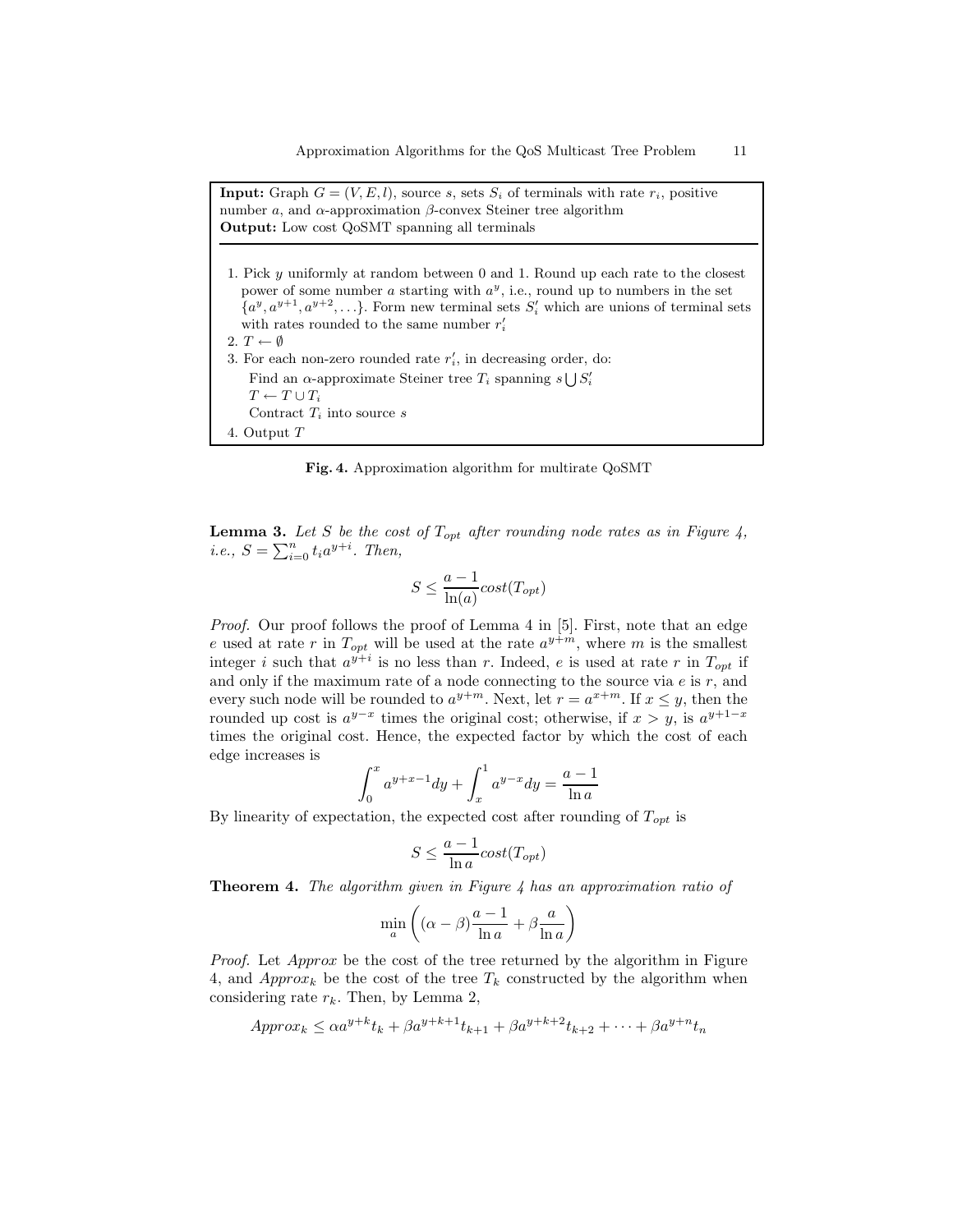where  $n$  is the total number of rates after rounding. Thus, we obtain the following upper bound on the total cost of our approximate solution.

Approx ≤ αt1a <sup>y</sup> + βt2a <sup>y</sup> + βt3a <sup>y</sup> <sup>+</sup> · · · <sup>+</sup> βtn−<sup>1</sup><sup>a</sup> <sup>y</sup> + βtna y + αt2a <sup>y</sup>+1 + βt3a <sup>y</sup>+1 <sup>+</sup> · · · <sup>+</sup> βtn−<sup>1</sup><sup>a</sup> <sup>y</sup>+1 + βtna y+1 . . . + αtn−<sup>1</sup>a <sup>y</sup>+n−<sup>1</sup> + βtna y+n−1 + αtna y+n = (α − β)S + β · t1a <sup>y</sup> + t2a <sup>y</sup> + t3a <sup>y</sup> <sup>+</sup> · · · <sup>+</sup> <sup>t</sup>n−<sup>1</sup><sup>a</sup> <sup>y</sup> + tna y + t2a <sup>y</sup>+1 + t3a <sup>y</sup>+1 <sup>+</sup> · · · <sup>+</sup> <sup>t</sup>n−<sup>1</sup><sup>a</sup> <sup>y</sup>+1 + tna y+1 . . . + t<sup>n</sup>−<sup>1</sup>a <sup>y</sup>+n−<sup>1</sup> + tna y+n−1 + tna y+n ≤ (α−β)S+β· . . . t1a <sup>y</sup>−n+1 . . . t1a <sup>y</sup>−n+2 + t2a <sup>y</sup>−n+2 . . . t1a <sup>y</sup>−n+3 + t2a <sup>y</sup>−n+3 + t3a y−n+3 . . . . . . . . . . . . . . . t1a <sup>y</sup>−<sup>1</sup> + t2a <sup>y</sup>−<sup>1</sup> + t3a <sup>y</sup>−<sup>1</sup> <sup>+</sup> · · · <sup>+</sup> <sup>t</sup><sup>n</sup>−<sup>1</sup><sup>a</sup> y−1 . . . t1a <sup>y</sup> + t2a <sup>y</sup> + t3a <sup>y</sup> <sup>+</sup> · · · <sup>+</sup> <sup>t</sup><sup>n</sup>−<sup>1</sup><sup>a</sup> <sup>y</sup> + tna y + t2a <sup>y</sup>+1 + t3a <sup>y</sup>+1 <sup>+</sup> · · · <sup>+</sup> <sup>t</sup><sup>n</sup>−<sup>1</sup><sup>a</sup> <sup>y</sup>+1 + tna y+1 . . . + t<sup>n</sup>−<sup>1</sup>a <sup>y</sup>+n−<sup>1</sup> + tna y+n−1 + tna y+n ≤ (α−β)S+βS 1 + 1

 $\setminus$ 

$$
\leq (\alpha - \beta)S + \beta S \left( 1 + \frac{1}{a} + \frac{1}{a^2} + \cdots \right)
$$
  

$$
\leq (\alpha - \beta) \frac{a - 1}{\ln a} cost(T_{opt}) + \beta \frac{a}{\ln a} cost(T_{opt})
$$

where the last inequality follows from Lemma 3.

Numerically, we obtain approximation ratios of 3.802, 4.059, respectively 4.311, when the  $\beta$ -convex  $\alpha$ -approximation Steiner tree algorithm used in Figure 4 is the algorithm in [11], [3], respectively the MST heuristic.

Remark. The algorithm in Figure 4 can be easily derandomized using the same techniques as in [5]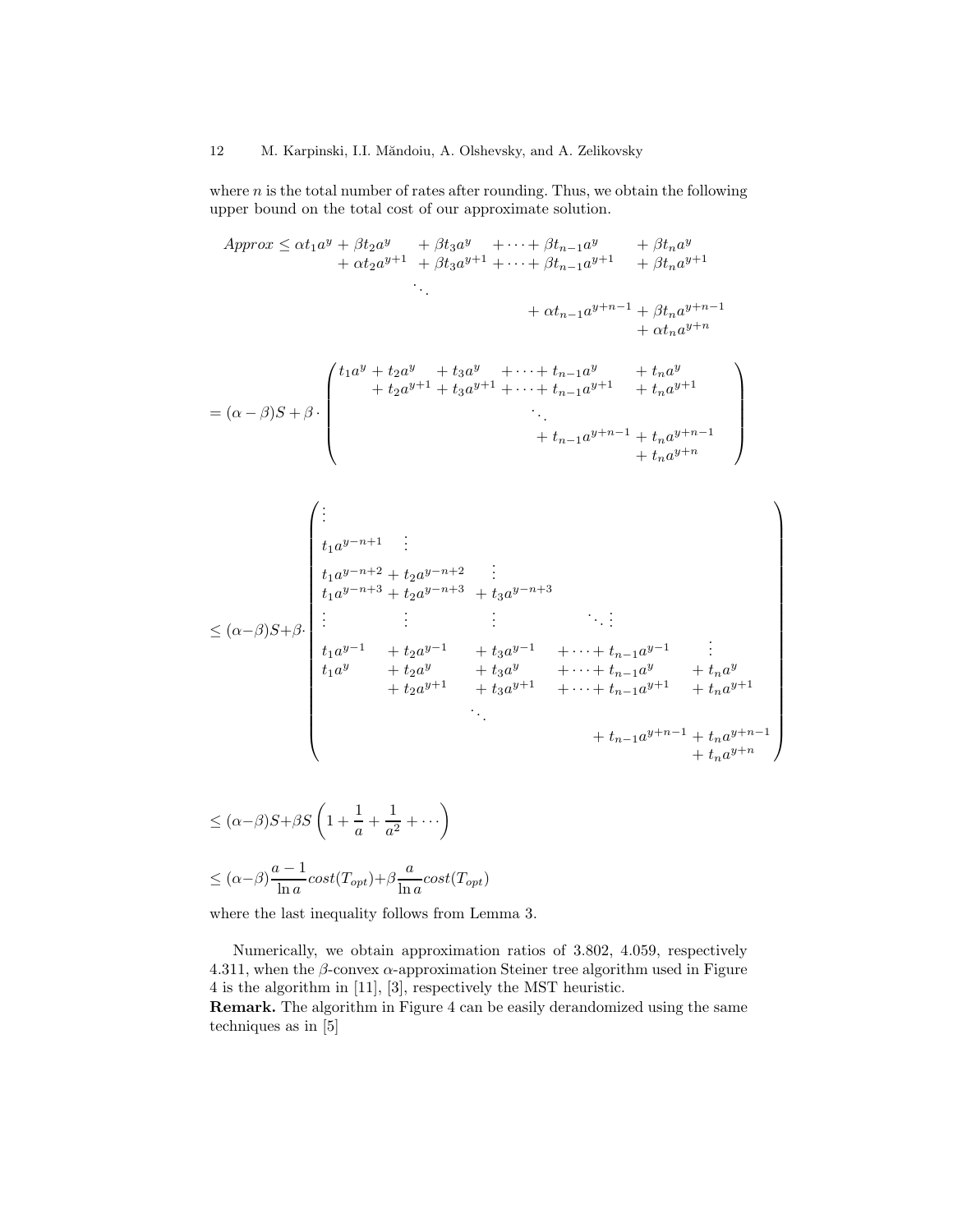#### 6 Conclusions and Open Problems

In this paper we have considered a generalization of the Steiner problem in which each node possesses a rate and the cost of an edge with length l in a Steiner tree T connecting the terminals is  $l \cdot r_e$ , where  $r_e$  is the maximum rate in the component of  $T - \{e\}$  that does not contain the source. We have given improved approximation algorithms finding trees with a cost at most 1.960 (respectively 3.802) times the minimum cost for the case of two (respectively unbounded number of) non-zero rates. Our improvement is based on the analysis of the gain resulting from the reuse of higher rate edges in the connectivity of the lower rate edges. An interesting open question is to extend this analysis to the case of three non-zero rates. The best known approximation factor for this case,  $\frac{1}{100}$  is  $\alpha(5 + 4\sqrt{2})/7 < 2.359$  [2, 14].

### References

- 1. A. Balakrishnan, T.L. Magnanti, P. Mirchandani, Modeling and Heuristic Worst-Case Performance Analysis of the Two-Level Network Design Problem, Management Science, 40: 846-867, (1994)
- 2. A. Balakrishnan, T.L. Magnanti, P. Mirchandani, Heuristics, LPs, and Trees on Trees: Network Design Analyses, Operations Research, 44: 478-496, (1996)
- 3. P. Berman and V. Ramaiyer, Improved Approximations for the Steiner Tree Problem, Journal of Algorithms 17, 381-408 (1994)
- 4. A. Borchers and D.Z. Du, The k-Steiner Ratio in Graphs, SIAM Journal on Computing, 26:857-869, (1997)
- 5. M. Charikar, J. Naor, and B. Schieber, Resource Optimization in QoS Multicast Routing of Real-Time Multimedia, IEEE/ACM Transactions on Networking, 12: 340-348 (2004)
- 6. C.J. Colbourn and G.L. Xue, Grade of service Steiner trees in series-parallel networks, Advances in Steiner Trees (Ding-Zhu Du, J.M. Smith, and J.H. Rubinstein, eds.), Kluwer Academic Publishers, 2000, pp.163–174.
- 7. J.R. Current, C.S. Revelle, and J.L.Cohon, The Hierarchical Network Design Problem, European Journal of Operations Research, 27: 57-66, (1986)
- 8. N. Maxemchuk, Video Distribution on Multicast Networks, IEEE Journal on Selected Areas in Communications 15:357-372 (1997)
- 9. P. Mirchandani, The Multi-Tier Tree Problem, INFORMS Journal on Computing, 8: 202-218, (1996)
- 10. K. Mehlhorn, A faster approximation algorithm for the Steiner problem in graphs, Information Processing Letters 27: 125-128, (1988)
- 11. H. Promel and A. Steger, A New Approximation Algorithm for the Steiner Tree Problem with Performance Ratio  $\frac{5}{3}$ , Journal of Algorithms, 36: 89-101,(2000)
- 12. G. Robins and A. Zelikovsky, Improved Steiner Tree Approximation in Graphs, Proc. of ACM/SIAM Symposium on Discrete Algorithms (SODA 2000), 770-779.
- 13. H. Takahashi and A. Matsuyama, An Approximate Solution for the Steiner Problem in Graphs, Math. Japonica, 6: 573-577, (1980)
- 14. G. Xue, G.-H. Lin, D.-Z. Du, Grade of Service Steiner Minimum Trees in the Euclidean Plane, Algorithmica, 31: 479-500, (2001)